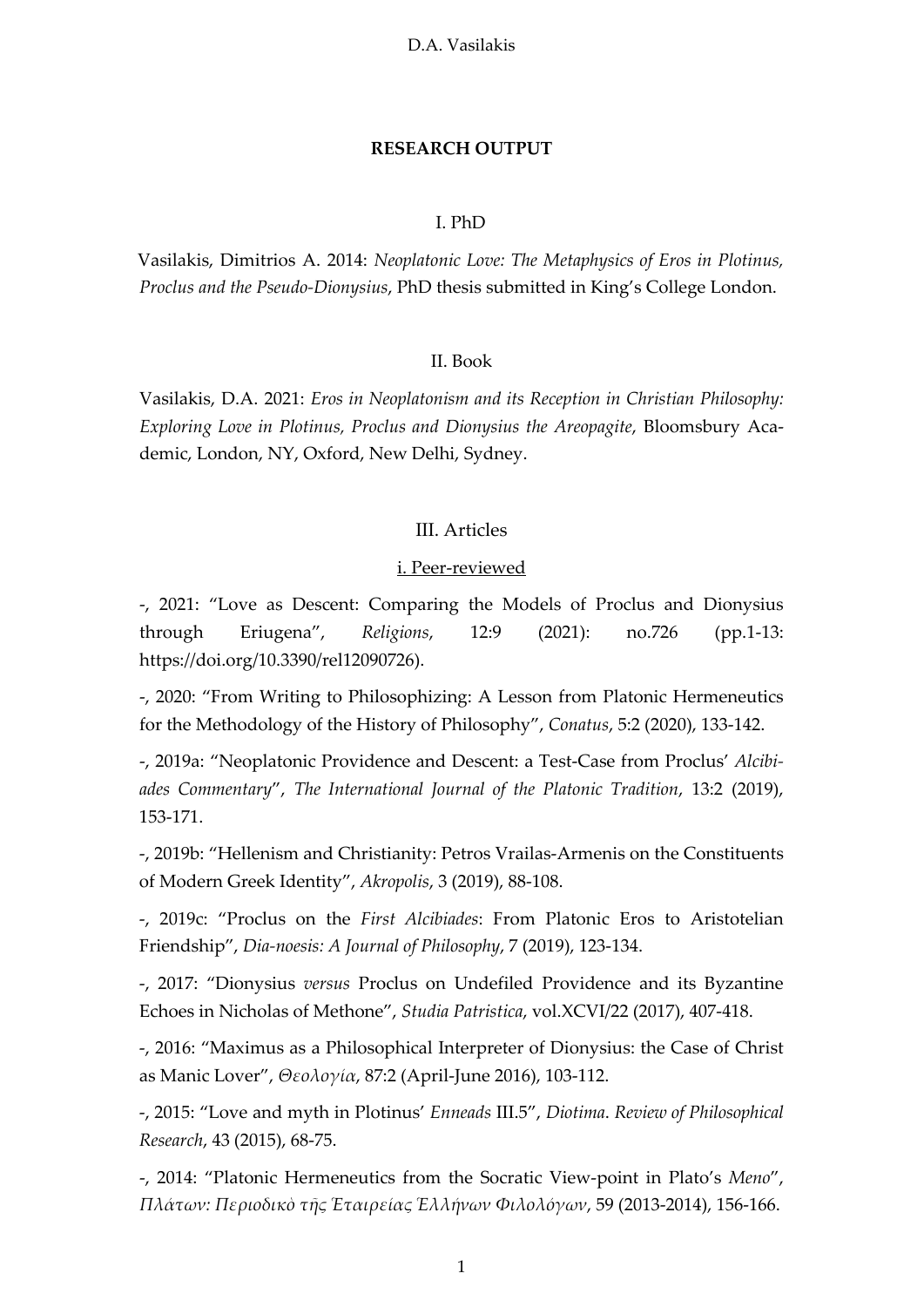-, 2013a: "Plotinian methodology and hermeneutics: philosophy or history of philosophy?", *Philosophy Study*, 3:4 (2013), 324–330.

-, 2013b: "On the primacy of primary substance in Aristotle's *Categories*", *Φιλοσοφία. Επετηρίς του Κέντρου Ερεύνης της Ελληνικής Φιλοσοφίας,* Ακαδημία Αθηνών*,* τόμ.43 (2013), 159-169.

-, 2013c: «Περί των σχέσεων Φιλοσοφίας και Ιστορίας της Φιλοσοφίας με ιδιαίτερη αναφορά στην προβληματική του B. Williams» ["On the relation between Philosophy and History of Philosophy with special reference to B. Williams"], *Διά-Λογος*, 3 (2013), 9-24.

-, 2012: «Θέσεις καὶ ἀντιθέσεις στὶς μουσικοαισθητικὲς ἀπόψεις τοῦ Hegel» ["Theses and Antitheses in Hegel's aesthetical views on music"], *Παρνασσός*, NΔ' (2012), 24-43.

# ii. In collective volumes

-, 2021a: "A Neo-Platonic Dialogue on the Ethics of Love", in K. Grødum, H.F. Hägg, J. Kaufman & T.T. Tollefsen (eds), *Love – Ancient Perspectives*. *The Metochi Seminar*, Cappelen Damm Akademisk, NOASP (Nordic Open Access Scholarly Publishing), Oslo, pp.81-99.

-, 2021b: «Θεανθρωπισμός χριστιανικός και παγανιστικός: συγκριτική εξέταση δύο αντιπροσωπευτικών παραδειγμάτων» ("Christian and Pagan God-manhood: comparison of two representative examples"), in Κ.Χ. Καραγκούνης, π. Δ. Κουτσούρης, Σ.Γ. Κωσταρά, Μ.Κ. Μαντζανάς (επιμ.), *1ο Διεπιστημονικό Συνέδριο Α.Ε.Α.Α. «Χριστιανισμός και Ανθρωπισμός», 6-8 Νοεμβρίου 2019, Πρακτικά* (*Proceedings*), εκδ. Παπαζήση, Athens, pp.39-52.

-, 2021c: «Προς αναζήτηση ελληνικού μουσικού προσώπου: Mε αφορμή μια συνέντευξη του Ξενάκη στον Θεοδωράκη» ["The Quest for Hellenic musical person: Apropos an interview of Xanakis to Theodorakis"], in Κ. Καρδάμης (ed.), *Νεοελληνική Μουσική. Ζητήματα Ιστορίας και Ιστοριογραφίας: Με αφορμή τα 50 χρόνια από τον θάνατο του Σπύρου Μοτσενίγου* [*Modern Greek Music: Issues of History and Historiography: Apropos of the 50 years anniversary since Spyros Motsenigos' death*], Φιλαρμονική Εταιρεία Κερκύρας / Ιόνιο Πανεπιστήμιο, Τμήμα Μουσικών Σπουδών, Εργαστήριο Ελληνικής Μουσικής, Corfu, σσ.337-351.

Vasilakis, D.A. 2019: "On the Meaning of Hierarchy in Dionysius the Areopagite", in P.G. Pavlos, L.F. Janby, E.K. Emilsson and T.T. Tollefsen (ed.), *Platonism and Christian Thought in Late Antiquity*, Routledge, London and New York, pp.181-200.